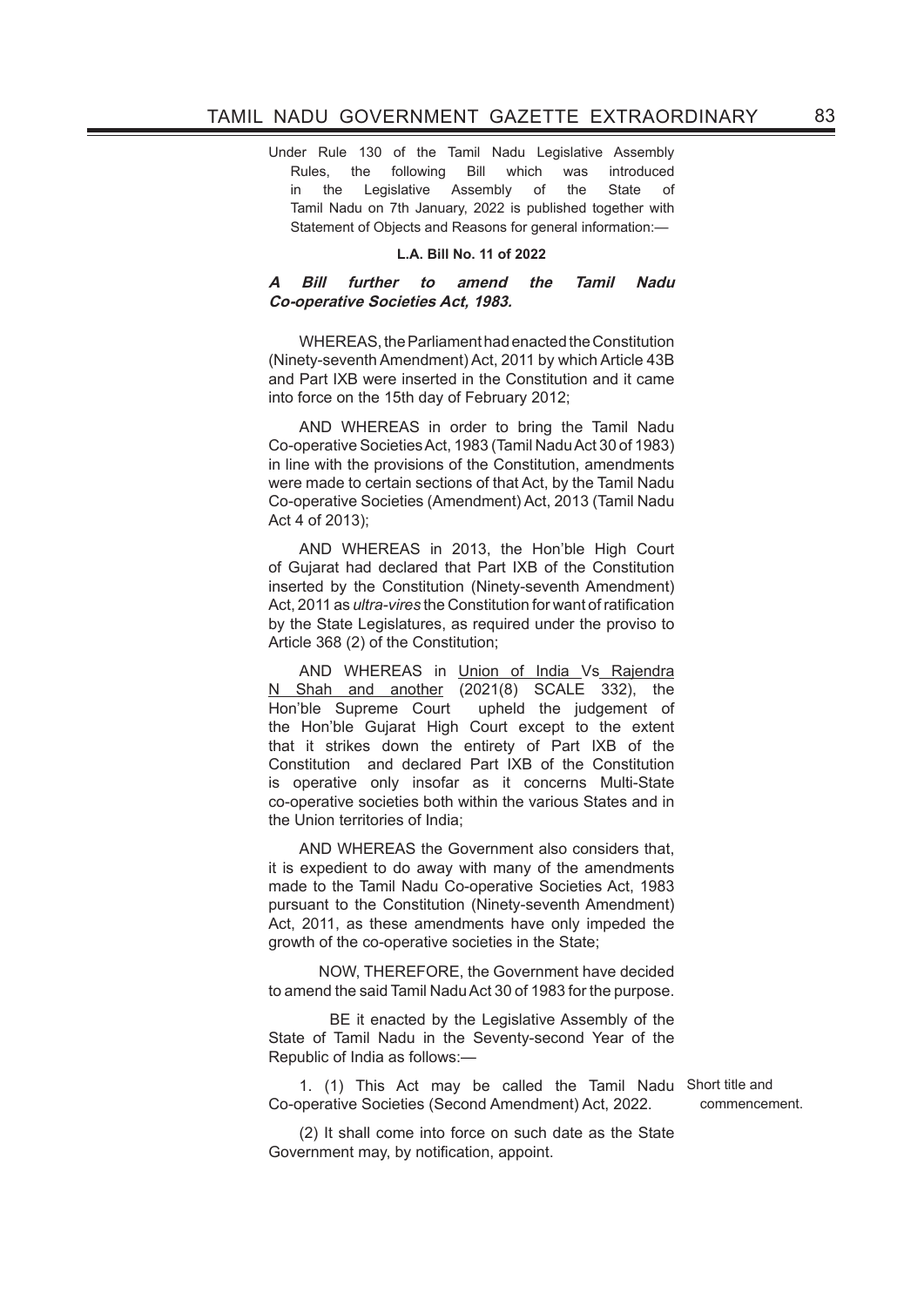| Amendment of Section 2.      | 2. In section 2 of the Tamil Nadu Co-operative Societies<br>Act, 1983 (hereinafter referred to as the principal Act),—                                                                                                                                                                                                                                                                                                                                                      | Tamil Nadu Act 30 of<br>1983. |
|------------------------------|-----------------------------------------------------------------------------------------------------------------------------------------------------------------------------------------------------------------------------------------------------------------------------------------------------------------------------------------------------------------------------------------------------------------------------------------------------------------------------|-------------------------------|
|                              | (1) in clause (5), the expression "State level" shall<br>be omitted;                                                                                                                                                                                                                                                                                                                                                                                                        |                               |
|                              | (2) for clause (18), the following clause shall be<br>substituted, namely:-                                                                                                                                                                                                                                                                                                                                                                                                 |                               |
|                              | "(18) "office bearer" means a president or a<br>vice-president of the board;"                                                                                                                                                                                                                                                                                                                                                                                               |                               |
| Amendment of<br>section 13.  | 3. In section 13 of the principal Act,—                                                                                                                                                                                                                                                                                                                                                                                                                                     |                               |
|                              | (1) in sub-section (1), in clause (d), in sub-clause (ii),<br>for the expression "six months", the expression "one year"<br>shall be substituted;                                                                                                                                                                                                                                                                                                                           |                               |
|                              | (2) in sub-section (2), in clause (d), in sub-clause (ii),<br>for the expression "six months", the expression "one year"<br>shall be substituted.                                                                                                                                                                                                                                                                                                                           |                               |
| Omission of<br>section 20-A. | 4. Section 20-A of the principal Act shall be omitted.                                                                                                                                                                                                                                                                                                                                                                                                                      |                               |
| Amendment of<br>section 23.  | 5.<br>In<br>section<br>23<br>of the<br>principal Act,<br>in<br>sub-section (2), clauses (h) and (i) shall be omitted.                                                                                                                                                                                                                                                                                                                                                       |                               |
| Amendment of<br>section 26.  | 6. In section 26 of the principal Act, for sub-section (4),<br>the following sub-section shall be substituted, namely:-                                                                                                                                                                                                                                                                                                                                                     |                               |
|                              | "(4) Notwithstanding anything contained in this section,<br>the nominee of the Government or of the Registrar or of<br>the prescribed authority, if he is a Government servant,<br>or the nominee of the financing bank or of the board of<br>another registered society or of other interests (such as the<br>Tamil Nadu State Agriculture Marketing Board), as the case<br>may be, or the ex-officio member of the board shall not be<br>entitled to vote at elections.". |                               |
| Amendment of<br>section 27.  | 7. In section 27 of the principal Act, the expression "and<br>shall have access to the books, information and" shall be<br>omitted.                                                                                                                                                                                                                                                                                                                                         |                               |
| Amendment<br>of section 32.  | 8. In section 32 of the principal Act, in sub-section (2),<br>for the expression "shall be held within a period of six<br>months from the close of the financial year", the expression<br>"shall be held in a co-operative year" shall be substituted.                                                                                                                                                                                                                      |                               |
| Amendment<br>of section 33.  | 9. In section 33 of the principal Act,-                                                                                                                                                                                                                                                                                                                                                                                                                                     |                               |
|                              | $(1)$ in sub-section $(1)$ , after clause $(a)$ , the following<br>clause shall be inserted, namely:-                                                                                                                                                                                                                                                                                                                                                                       |                               |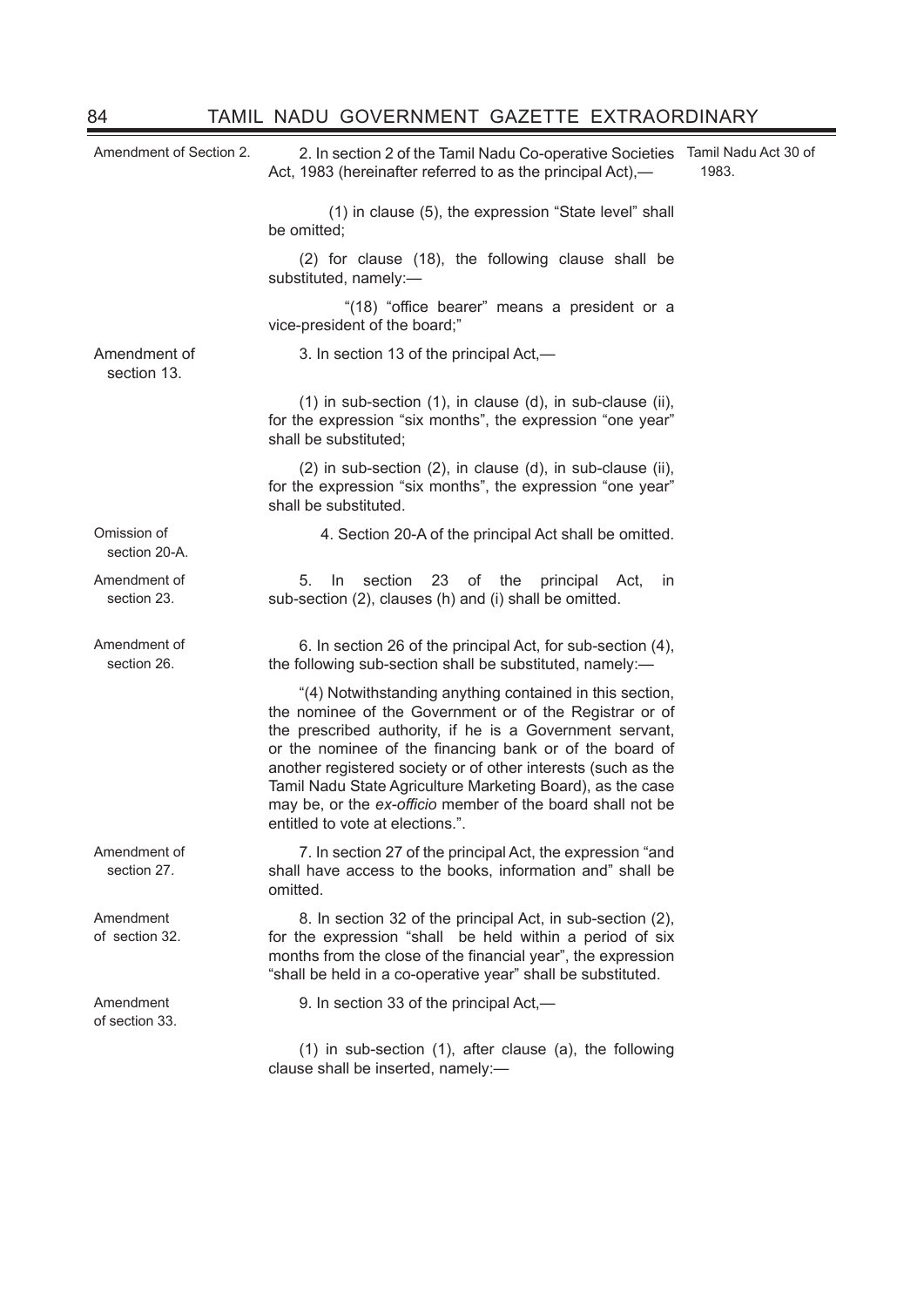"(b) Notwithstanding anything contained in clause (a), where the rules or the by-laws so provide, the Government or the Registrar may nominate all or any of the members of the board including the president and vice-president from among the members of the registered society or from among the Government servants or both:

Provided that no nomination shall be made in respect of all the members of the board for more than three years from the date of nomination.";

(2) for sub-section (3), the following sub-section shall be substituted, namely:—

"(3) The board shall consist of—

(a) in the case of an apex society, not less than eleven and not more than twenty nine members as may be specified in the rules or bye-laws;

(b) in the case of a central society, not less than eleven and not more than twenty seven members, as may be specified in the rules or bye-laws; and

(c) in the case of a primary society, not less than seven and not more than seventeen members as may be specified in the rules or bye-laws.";

(3) after sub-section (4), the following sub-section shall be inserted, namely:—

"(5) The Registrar may, by order, depute one or more officers subordinate to him to attend any meeting of a board and to take part in the proceedings of the board, but such officer or officers shall not have the right to vote.";

(4) in sub-section (7), for the expression, "managing director or chief executive officer" in three places where it occurs, the expression "managing director" shall be substituted;

 $(5)$  in sub-section  $(8)$ ,-

(i) for the expression "functional director", the expression "member" shall be substituted;

(ii) for the expression "functional directors" in two places where it occurs, the expression "members" shall be substituted;

(6) for sub-section (9), the following sub-section shall be substituted, namely:—

"(9) Every ex-officio member referred to in sub-section (2) and every Government servant nominated to a board of a registered society under clause (b) of sub-section (1) or under sub-section (8) shall refer to the Government in the case of an apex society, and to the Registrar in the case of any other registered society, any resolution of the board of such apex society or other registered society, as the case may be, which is not in accordance with this Act, the rules and the bye-laws or which is against the interests of such apex society or such other registered society, as the case may be.";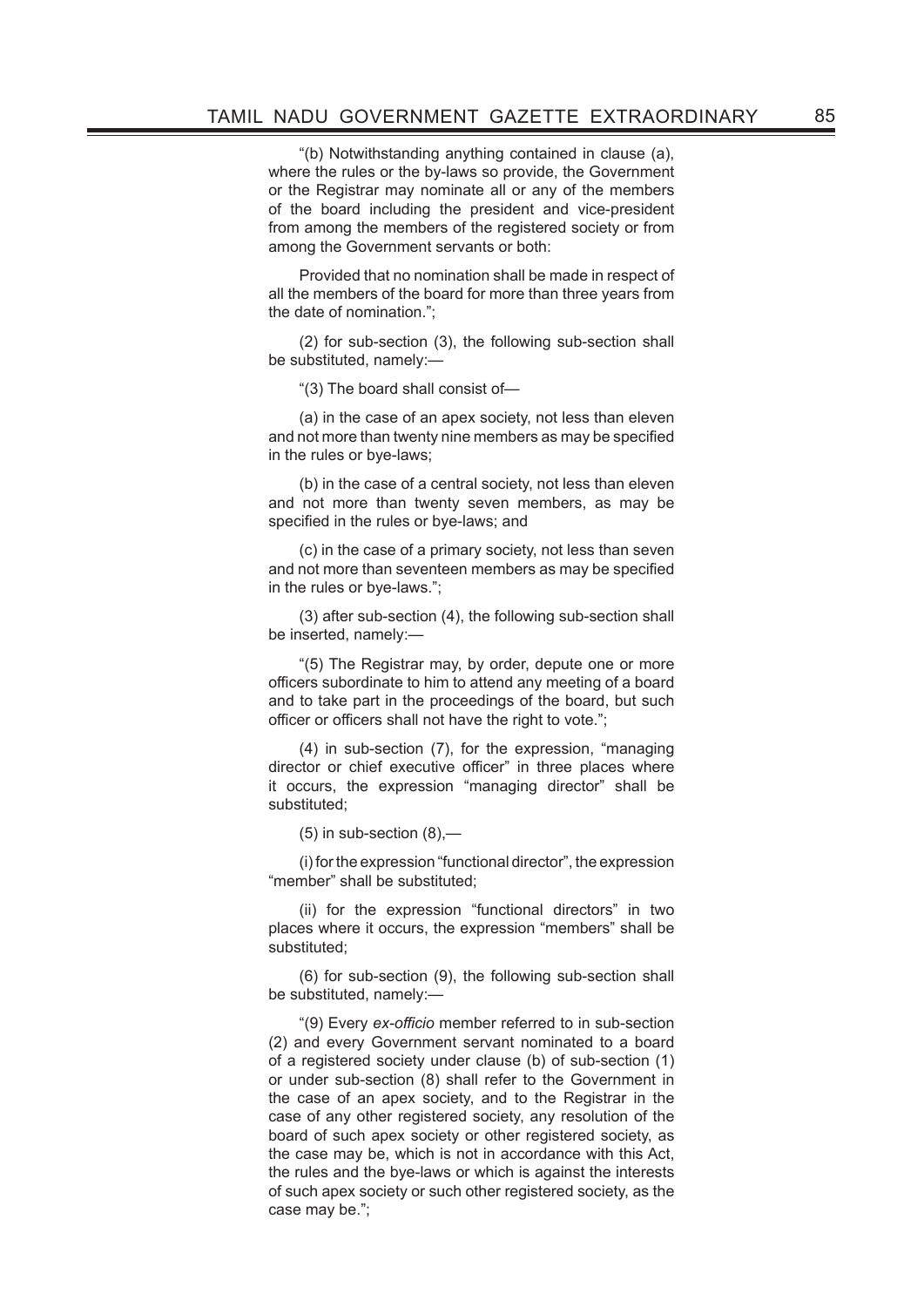$(7)$  in sub-section  $(10)$ .

 $(i)$  in clause  $(a)$ , for the expression "five years", the expression "three years" shall be substituted;

(ii) after clause (a), the following clause shall be substituted, namely:—

(aa) Every person holding the office of member of any board constituted under this Act on the date of commencement of the Tamil Nadu Co-operative Societies (Second Amendment) Act, 2022, who has completed a term of three years on that date shall cease to hold office forthwith and who completes a term of office of three years after that date shall cease to hold office on such completion;

(8) after sub-section (11), the following sub-section shall be inserted, namely:—

"(12) Notwithstanding anything contained in this Act, where the bye-laws of a registered society so provide. the general body of such society may, with the approval of the Registrar, entrust the management of the affairs of the society for a period not exceeding three years at a time to an administrator who shall be a Government servant or an employee of the financing bank or an employee of anybody corporate owned or controlled by the Government. The administrator shall have power to exercise all or any of the functions of the board or of any officer of the society and to take such action as may be required in the interest of the society.";

 (9) for sub-section (13), the following sub-section shall be substituted, namely:—

"(13) The ordinary meetings of a board shall be held at least once in every three months for which a notice of not less than three clear days shall be given. The managing director, in consultation with the president or in his absence, the vice-president of such board, or where there is no managing director, the president shall convene the meeting of such board.";

 $(10)$  in sub-section  $(14)$ ,  $-$ 

 (a) the expression "or the Chief Executive Officer" in two places where it occurs shall be omitted;

 (b) the expression "or the Chairperson" in two places where it occurs shall be omitted;

 (c) the expression "or the vice-chairperson" shall be omitted;

(11) in sub-section (15), the expressions, "or the chief executive officer" and "or the chairperson" shall be omitted;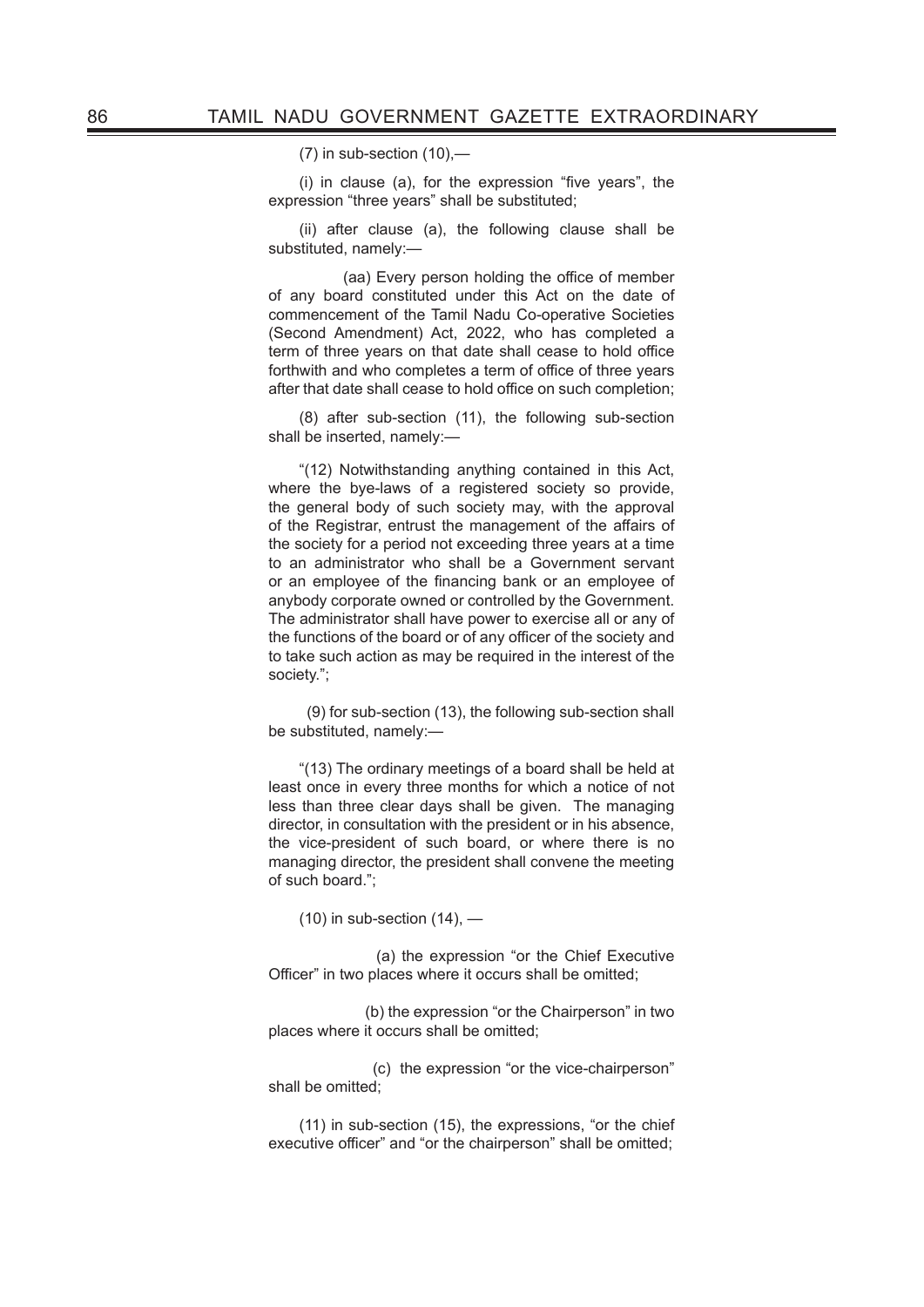(12) after sub-section (15), the following sub-section shall be substituted, namely:—

"(16) Notwithstanding anything contained in this Act, the nominee of the Government or of the Registrar or of the prescribed authority, if he is a Government servant or the nominee of the financing bank to a board of a registered society or the nominee of the board of another registered society or other interests (such as the Tamil Nadu State Agricultural Marketing Board), or the *ex-officio* member of the board shall not be eligible to contest for any election in any registered society in his capacity as such member of that board.".

10. In section 33-A of the principal Act,— The Muslim Amendment

of section 33-A.

 $(1)$  in sub-section  $(4)$ , for the expression "five years", the expression "three years" shall be substituted;

(2) in sub-section (4), after the proviso, the following proviso shall be added, namely:—

"Provided further that, if the holder of the post of the Tamil Nadu State Co-operative Societies Election Commissioner on the date of commencement of the Tamil Nadu Co-operative Societies (Second Amendment) Act, 2022 has already completed three years of term, he shall cease to hold office on the said date;".

11. In section 48 of the principal Act,— **Amendment** 

of section 48.

(1) in sub-section (2), in clause (a), for the expression "within a period of fourteen days from the date on which such deduction is made", the expression "within such time as may be prescribed" shall be substituted;

(2) in sub-section (8), for the expression "within a period of fourteen days on which such deduction is made", the expression "within the prescribed time" shall be substituted.

12. In section 80 of the principal Act,— The Muslim Amendment

of section 80.

(1) for sub-section (1), the following sub-sections shall be substituted, namely:—

"(1) The Registrar shall audit or cause to be audited by a person authorised by him by general or special order in writing in this behalf, the accounts of every registered society once at least in every cooperative year. The Registrar shall communicate the result of the audit to the registered society concerned.

(1A) Where the audit referred to in sub-section (1) is caused to be made once in every cooperative year—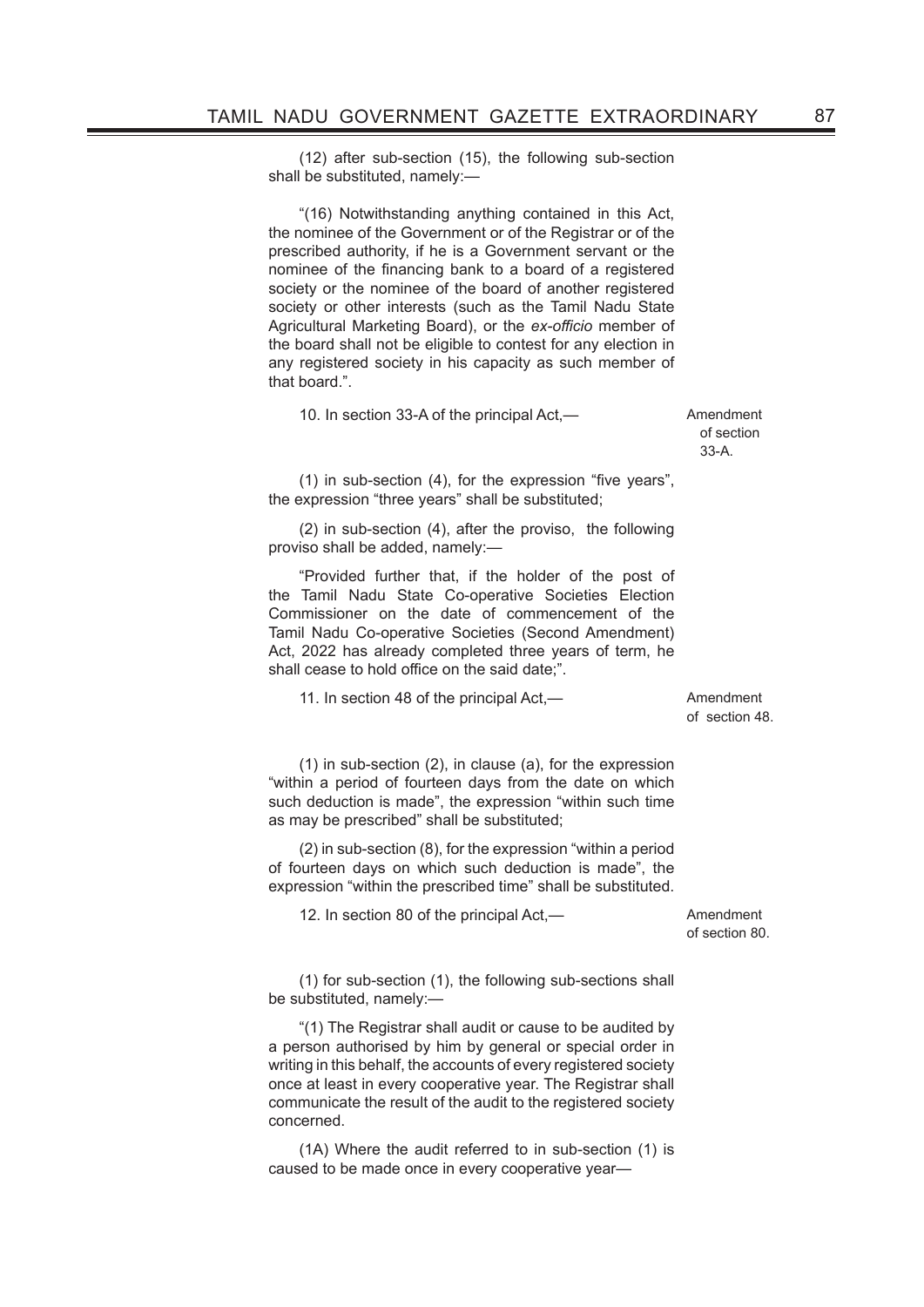(i) the registered society shall prepare the financial statements and other details required for the completion of audit within three months from the close of its co-operative year or such further period or periods as the Registrar may permit provided that such extended period or periods shall not exceed six months in the aggregate; and

(ii) the audit shall be completed within a period of six months from the close of the co-operative year of the registered society concerned or such further period or periods as the Registrar may permit for reasons to be recorded in writing provided that such extended period or periods shall not exceed six months in the aggregate.".

(2) in sub-section (3), for the expression, "The auditor of the Government or the auditing firms appointed", the expression "The Registrar or the persons authorised by him" shall be substituted;

(3) in sub-section (4), for the expression "as the auditors of the Government or auditing firms appointed under sub-section (1)", the expression "as the Registrar or the person authorised by him" shall be substituted;

(4) sub-section (9) shall be omitted.

13. Section 84-A of the principal Act shall be omitted. Omission of

section 84–A.

14. In section 88 of the principal Act,— and amendment of

section 88.

(1) for sub-section (1), the following sub -section shall be substituted, namely:—

"(1) The Registrar,—

(i) may, if he is of the opinion that the board of any registered society is not functioning properly or willfully disobeys or willfully fails to comply with any order or direction issued by the Registrar under this Act or the rules;

(ii) shall, where for two consecutive co-operative years—

 $(a)$  in the case of a financing bank, more than sixty per cent of the total dues of the financing bank from its members remain unpaid or the number of defaulting members of such financing bank exceeds sixty per cent of the total number of members indebted to such bank, and

(b) in the case of other registered societies, more than seventy per cent of the total dues to the registered society from its members remain unpaid or the number of defaulting members of such registered society exceeds seventy per cent of the total number of members indebted to such society, after giving the board of the registered society or the financing bank, as the case may be, an opportunity of making its representations,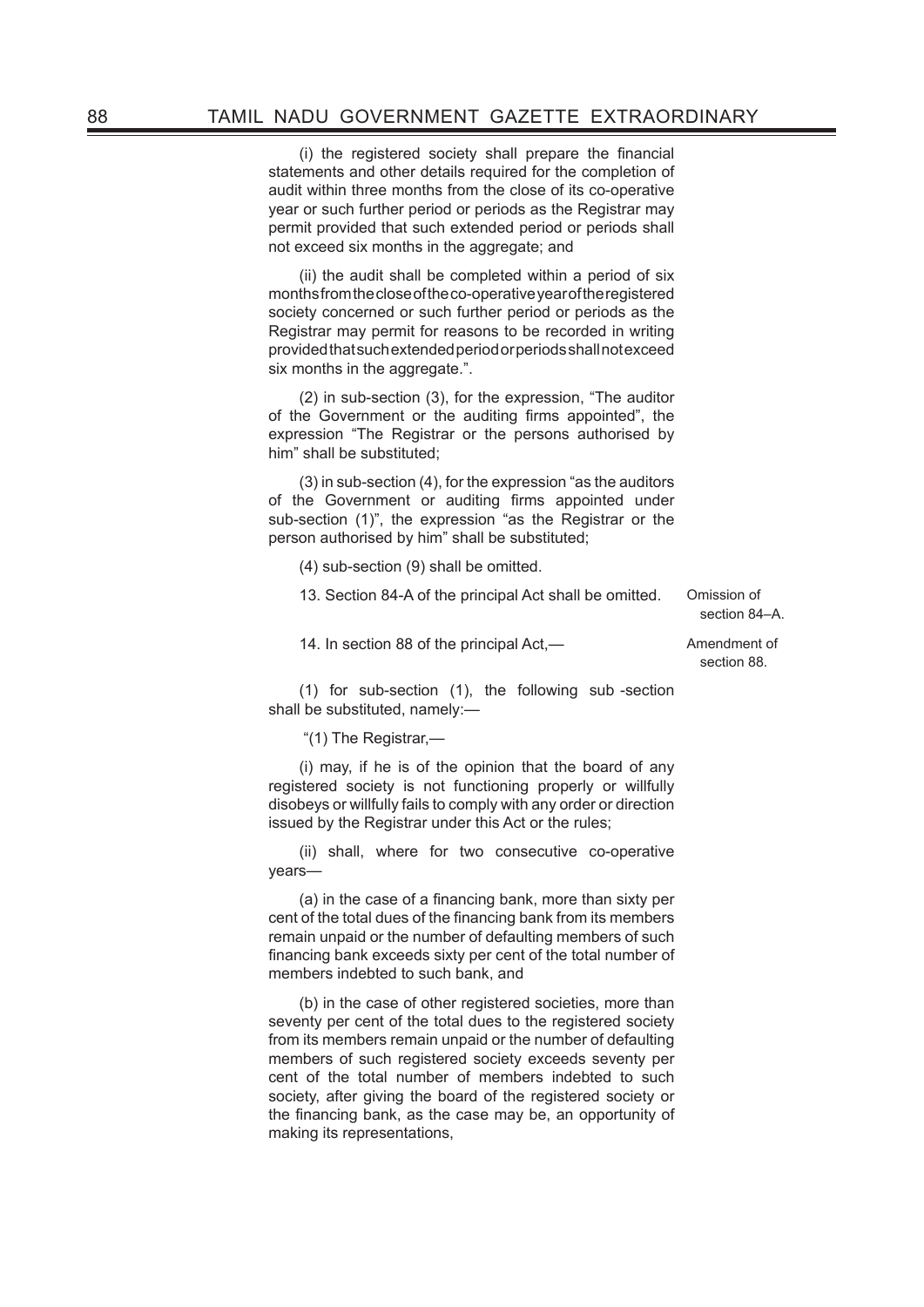by order in writing, supersede the board and appoint a Government servant or an employee of anybody corporate owned or controlled by the Government (hereinafter referred to as 'the special officer') to manage the affairs of the society for a specified period not exceeding one year:

Provided that an order under this sub-section shall be passed within a period of three months from the date of issue of notice of supersession or such further period or periods as the next higher authority may permit, but such extended period or periods shall not exceed six months in the aggregate:

Provided further that in computing the total dues remaining unpaid for the purpose of item (ii), any instalment or sum which is not recoverable by reason of any remission or suspension or order of stay passed by the appropriate authority due to adverse seasonal conditions or any other reason shall be excluded in respect of that instalment or sum:

Provided also that for the purpose of computing the number of defaulting members referred to in item (ii), any member who is not liable to pay any instalment or sum by reason of any remission or suspension or order of stay passed by the appropriate authority due to adverse seasonal conditions or any other reason shall be excluded in respect of that instalment or sum.

(1A) The period specified in the order referred to in sub-section (1) may, at the discretion of the Registrar, be extended, from time to time, provided that such order shall not remain in force for more than two years in the aggregate."

 $(2)$  in sub-section  $(2)$ ,—

 (a) for the expression "an administrator", the expression "a special officer" shall be substituted;

(b) for the expression "administrator", the expression "special officer" shall be substituted;

(3) in sub-section (3), for the expression "administrator", the expression "special officer" shall be substituted;

(4) in sub-section (4), for the expression "administrator", the expression "special officer" shall be substituted;

(5) in sub-section (5), for the expression "administrator", the expression "special officer" shall be substituted;

(6) in sub-section (8), for the expression "administrator", the expression "special officer" shall be substituted;

15. In section 89 of the principal Act,— The Muslim Amendment of

section 89.

(1) in the marginal heading, for the expression "administrator" the expression "special officer" shall be substituted;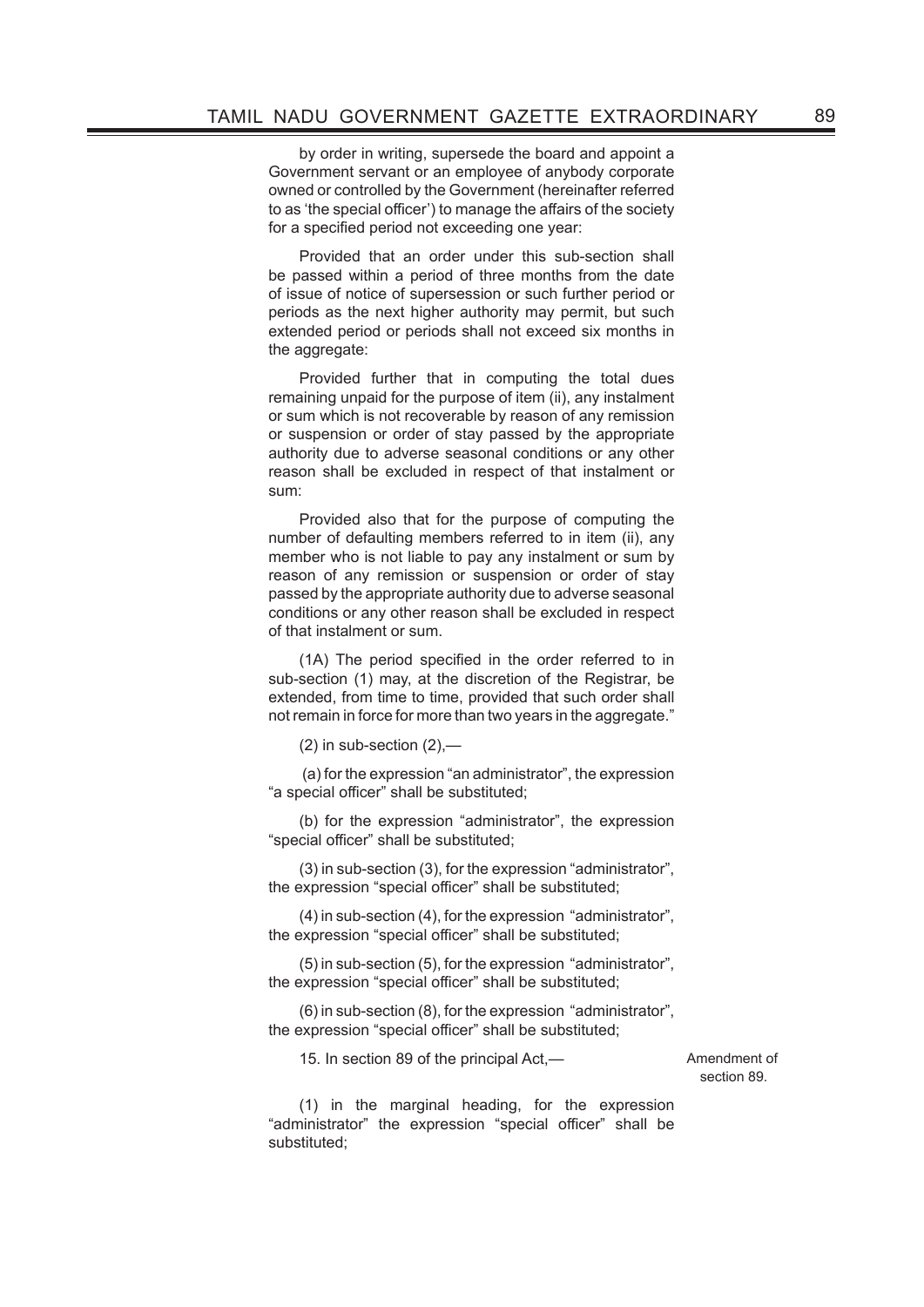(2) for sub-section (1), the following sub-section shall be substituted, namely:—

"(1) Where,—

(i) the term of office of the board of any registered society has expired and a new board cannot be constituted in accordance with the provisions of this Act, the rules and bye-laws; or

(ii) the new board constituted fails to enter, or is prevented from entering upon office on the expiration of the term of office of the earlier board; or

(iii) the existing board has tendered resignation en-bloc; or

(iv) (a) vacancies have arisen for any reason, or

(b) one or more members of the board have tendered resignation and the number of remaining members cannot form the quorum for the meeting of the board,

the Registrar may, of his own motion or on application of any member of the registered society, and in the case of a new board which has failed to enter, or prevented from entering, upon office, after giving the members of the said board an opportunity of making their representations, by order, appoint a Government servant or an employee of any body corporate owned or controlled by the Government (hereinafter referred to as the special officer) for a specified period not exceeding six months to manage the affairs of the registered society pending the constitution of a new board, or as the case may be, the entering upon office by the new board:

Provided that the period specified in such order may, for special reasons to be recorded in writing by the Registrar, be extended from time to time, but such period as extended, shall not exceed one year in the aggregate.";

(3) in sub-section (2), for the expression "an administrator", in two places where it occurs, the expression "a special officer" shall be substituted.

16. After section 89 of the principal Act, the following Insertion of new section shall be inserted, namely:—

section 89-A.

*"89-A.Exclusion of time in certain cases.—* In computing the period referred to in sub-section (1A) of section 80, sub-section (4) of section 81, sub-section (4) of section 82, the second proviso to sub-section (1) of section 87, the first proviso to sub-section (1) of section 88 or sub-section (1) of section 89, any period or periods during which any proceeding was held up on account of any stay or injunction by an order of any court shall be excluded."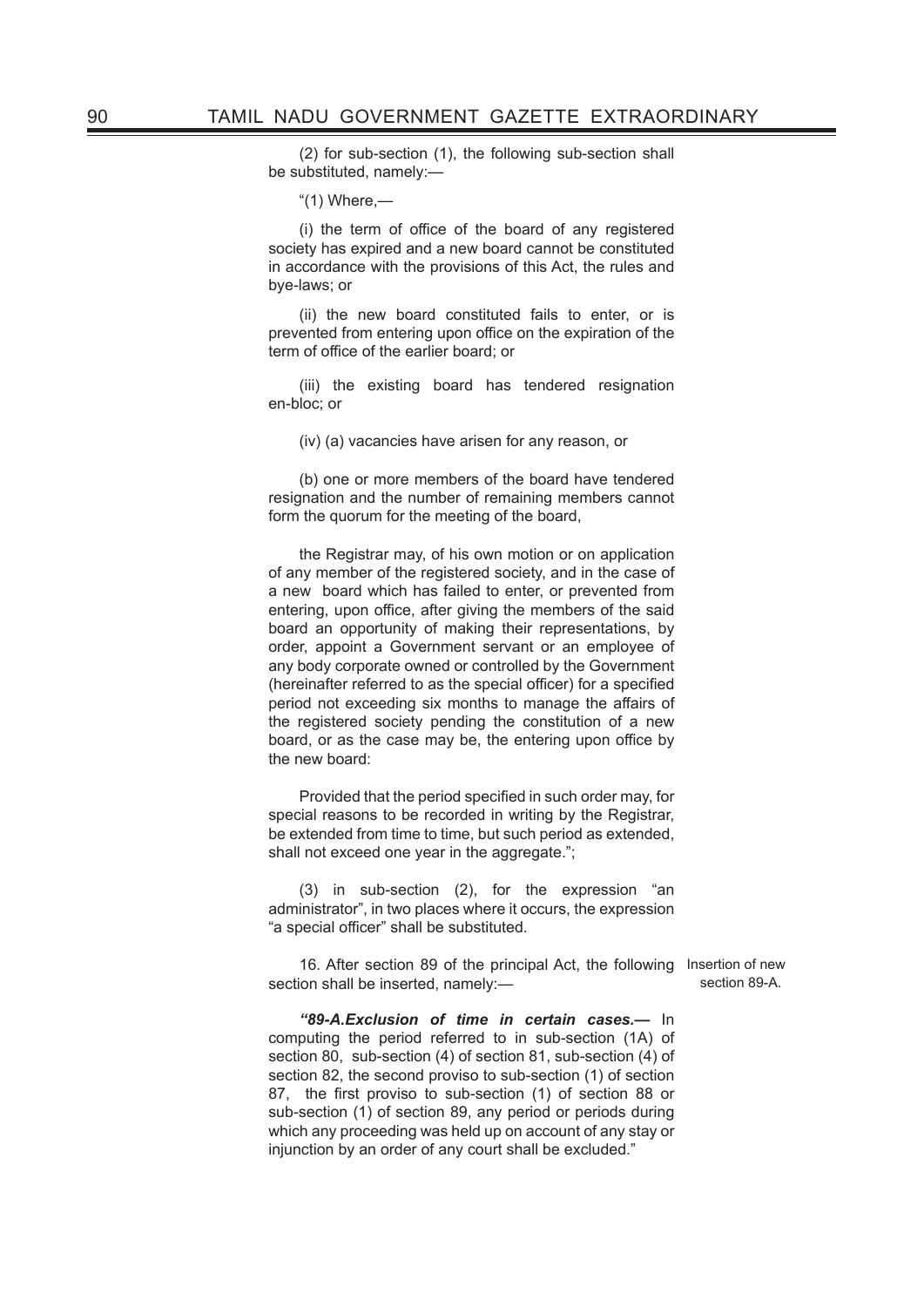17. In section 91 of the principal Act, in clause (iii), for Amendment of the expression "one year" the expression "five years" shall be substituted. section 91.

| 18. In section 161 of the principal Act,—                                                                                                                                                                                                                                                                                                                                                                                                                            | Amendment of<br>section 161. |  |
|----------------------------------------------------------------------------------------------------------------------------------------------------------------------------------------------------------------------------------------------------------------------------------------------------------------------------------------------------------------------------------------------------------------------------------------------------------------------|------------------------------|--|
| (1) for sub-section (1), the following sub-section shall<br>be substituted namely:-                                                                                                                                                                                                                                                                                                                                                                                  |                              |  |
| "(1) Any officer of a registered society or an employee<br>or paid servant or any member of such society, who uses<br>or allows the use of the properties, other than funds of any<br>society otherwise than in accordance with the provisions of<br>this Act, the rules or the bye-laws of the society, shall be<br>punishable with imprisonment for a term which may extend<br>to one year or with fine which may extend to ten thousand<br>rupees or with both.". |                              |  |
| (2) in sub-section (2), for the expression "administrator",<br>the expression "special officer" shall be substituted.                                                                                                                                                                                                                                                                                                                                                |                              |  |
| 19. In section 165 of the principal Act,—                                                                                                                                                                                                                                                                                                                                                                                                                            | Amendment of                 |  |
| (1) for the expression "an administrator", the expression<br>"a special officer" shall be substituted;                                                                                                                                                                                                                                                                                                                                                               | section 165.                 |  |
| (2) for the expression" administrator" in three places<br>where it occurs, the expression "special officer" shall be<br>substituted.                                                                                                                                                                                                                                                                                                                                 |                              |  |
| 20. In section 169 of the principal Act, for the expression<br>"sub-section (8) of section 33", the expression "clause (b)<br>of sub-section (1) of section 33 or sub-section (8) thereof"<br>shall be substituted.                                                                                                                                                                                                                                                  | Amendment of<br>section 169. |  |
| 21. In section 170 of the principal Act, in clause (a), for<br>the expression "sub-section (1) of section 88", the expression<br>"sub-section (1A) of section 88" shall be substituted.                                                                                                                                                                                                                                                                              | Amendment of<br>section 170. |  |